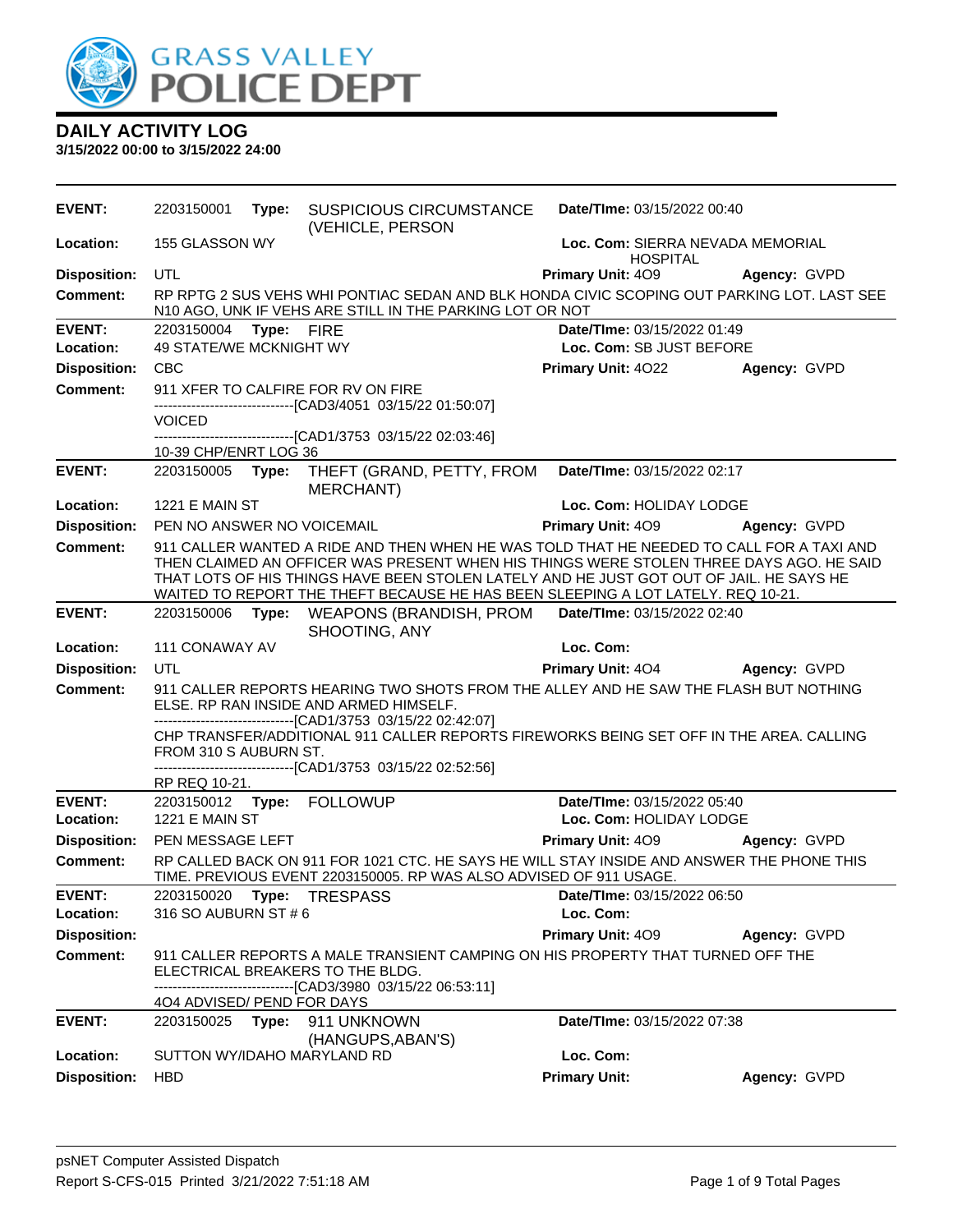

| <b>Comment:</b>                  |                                                                                                                                       | 911 FEMALE HEARD SAYING THEY WERE BEING RECORDED.                                                                                                                                     |                                |                                          |  |  |
|----------------------------------|---------------------------------------------------------------------------------------------------------------------------------------|---------------------------------------------------------------------------------------------------------------------------------------------------------------------------------------|--------------------------------|------------------------------------------|--|--|
|                                  | -------------------------[CAD1/3753_03/15/22_07:39:47]<br>EVENT LOCATION CHANGED FROM LAT: 39.22272000 LONG: -121.031581 GRASS VALLEY |                                                                                                                                                                                       |                                |                                          |  |  |
|                                  |                                                                                                                                       | -------------------------------[CAD1/3753 03/15/22 07:40:02]                                                                                                                          |                                |                                          |  |  |
|                                  | ***** EVENT CLOSED BY CAD1                                                                                                            | ON CALL BACK, RP ADVISES IT WAS ACCIDENTAL                                                                                                                                            |                                |                                          |  |  |
| <b>EVENT:</b>                    |                                                                                                                                       | 2203150027 Type: WELFARE CHECK                                                                                                                                                        | Date/TIme: 03/15/2022 07:53    |                                          |  |  |
| Location:                        | 1720 MAIN ST # 4                                                                                                                      |                                                                                                                                                                                       | Loc. Com:                      |                                          |  |  |
| <b>Disposition:</b>              | INSIDE.                                                                                                                               | CBC NEGATIVE ANSWER AT DOOR. ALL DARK                                                                                                                                                 | <b>Primary Unit: 4R6</b>       | Agency: GVPD                             |  |  |
| Comment:                         |                                                                                                                                       | RP IS SHERIFFS OFFICE IN VIRGINIA, REQ CHECK ON MISSING PERSON, SUBJ KNOWN TO CARRY KNIVES,<br>NEG H&S OR ALCOHOL USE, NEG HISTORY OF MH ISSUES.                                      |                                |                                          |  |  |
| <b>EVENT:</b>                    |                                                                                                                                       | 2203150029    Type: 911    UNKNOWN<br>(HANGUPS, ABAN'S)                                                                                                                               | Date/TIme: 03/15/2022 08:04    |                                          |  |  |
| Location:                        | 360 CROWN POINT CR                                                                                                                    |                                                                                                                                                                                       | Loc. Com:                      |                                          |  |  |
| <b>Disposition:</b>              | <b>HBD</b>                                                                                                                            |                                                                                                                                                                                       | <b>Primary Unit:</b>           | Agency: GVPD                             |  |  |
| <b>Comment:</b>                  | REQ ASSISTANCE, C4.<br>***** EVENT CLOSED BY CAD3                                                                                     | 911 RP IS A DELIVERY DRIVER, STATES HE IS LOST AND PHONE HAS LOST INTERNET CONNECTION, REQ<br>ASSISTANCE GETTING TO WHERE HE NEEDS TO GO. RP WAS ABLE TO RESET PHONE AND IS NO LONGER |                                |                                          |  |  |
| <b>EVENT:</b>                    |                                                                                                                                       | 2203150030 Type: 911 UNKNOWN<br>(HANGUPS, ABAN'S)                                                                                                                                     | Date/TIme: 03/15/2022 08:05    |                                          |  |  |
| Location:                        | 1040 E MAIN ST                                                                                                                        |                                                                                                                                                                                       |                                | Loc. Com: NEVADA COUNTY COUNTRY CLUB     |  |  |
| <b>Disposition:</b>              | HBD LOGGED PER 4015                                                                                                                   |                                                                                                                                                                                       | <b>Primary Unit:</b>           | Agency: GVPD                             |  |  |
| <b>Comment:</b>                  | 911 HANGUP                                                                                                                            |                                                                                                                                                                                       |                                |                                          |  |  |
|                                  | NEG SIGNIFICANT HIST W/NUMBER<br>NEG ANSWER ON CB                                                                                     | --------------------------------[CAD1/4074 03/15/22 08:06:19]<br>***** EVENT CLOSED BY CAD2 WITH COMMENT-LOGGED PER 4015                                                              |                                |                                          |  |  |
| <b>EVENT:</b>                    | 2203150034 Type:                                                                                                                      | ANIMALS (ABUSE, LOOSE,                                                                                                                                                                | Date/TIme: 03/15/2022 08:19    |                                          |  |  |
|                                  |                                                                                                                                       | FOUND, INJURED)                                                                                                                                                                       |                                |                                          |  |  |
| Location:                        | 520 E MAIN ST                                                                                                                         |                                                                                                                                                                                       | Loc. Com:                      |                                          |  |  |
| <b>Disposition:</b>              | <b>CBC</b>                                                                                                                            |                                                                                                                                                                                       | Primary Unit: 4Z32             | Agency: GVPD                             |  |  |
| Comment:                         |                                                                                                                                       | ------------------------------[CAD2/4116 03/15/22 08:19:35]<br>EVENT LOCATION CHANGED FROM 520 E MAIN                                                                                 |                                |                                          |  |  |
| <b>EVENT:</b>                    |                                                                                                                                       | 2203150035 Type: COMMUNITY POLICING<br><b>ACTION</b>                                                                                                                                  | Date/TIme: 03/15/2022 08:36    |                                          |  |  |
| <b>Disposition:</b>              | CBC                                                                                                                                   |                                                                                                                                                                                       | Primary Unit: 402              | Agency: GVPD                             |  |  |
| <b>Comment:</b>                  |                                                                                                                                       |                                                                                                                                                                                       |                                |                                          |  |  |
| <b>EVENT:</b>                    | 2203150039                                                                                                                            | Type: SUBJECT STOP                                                                                                                                                                    | Date/TIme: 03/15/2022 08:57    |                                          |  |  |
| Location:                        | OLD POST OFFICE S AUBURN                                                                                                              |                                                                                                                                                                                       | Loc. Com:                      |                                          |  |  |
| <b>Disposition:</b>              | <b>WA 98T</b>                                                                                                                         |                                                                                                                                                                                       | Primary Unit: 4023             | Agency: GVPD                             |  |  |
| <b>Comment:</b>                  | OUT W/1                                                                                                                               |                                                                                                                                                                                       |                                |                                          |  |  |
| <b>EVENT:</b>                    | 2203150042<br>Type:                                                                                                                   | PUBLIC RELATION CONTACT                                                                                                                                                               | Date/TIme: 03/15/2022 09:14    |                                          |  |  |
|                                  |                                                                                                                                       |                                                                                                                                                                                       |                                |                                          |  |  |
| Location:                        | 1262 SUTTON WY                                                                                                                        |                                                                                                                                                                                       |                                | Loc. Com: HOSPITALITY HOUSE 530 271 7144 |  |  |
| <b>Disposition:</b>              | <b>CBC</b>                                                                                                                            |                                                                                                                                                                                       | Primary Unit: 4015             | Agency: GVPD                             |  |  |
| <b>Comment:</b>                  | <b>CLEARANCE FOR 1</b>                                                                                                                |                                                                                                                                                                                       |                                |                                          |  |  |
| <b>EVENT:</b>                    | 2203150046<br>Type:                                                                                                                   | <b>PROBATION SEARCHES -</b><br>PROBATION DEPT ONLY                                                                                                                                    | Date/TIme: 03/15/2022 09:42    |                                          |  |  |
| Location:<br><b>Disposition:</b> | 10200 BITNEY SPRINGS RD<br><b>CBC</b>                                                                                                 |                                                                                                                                                                                       | Loc. Com:<br>Primary Unit: 4D7 | Agency: GVPD                             |  |  |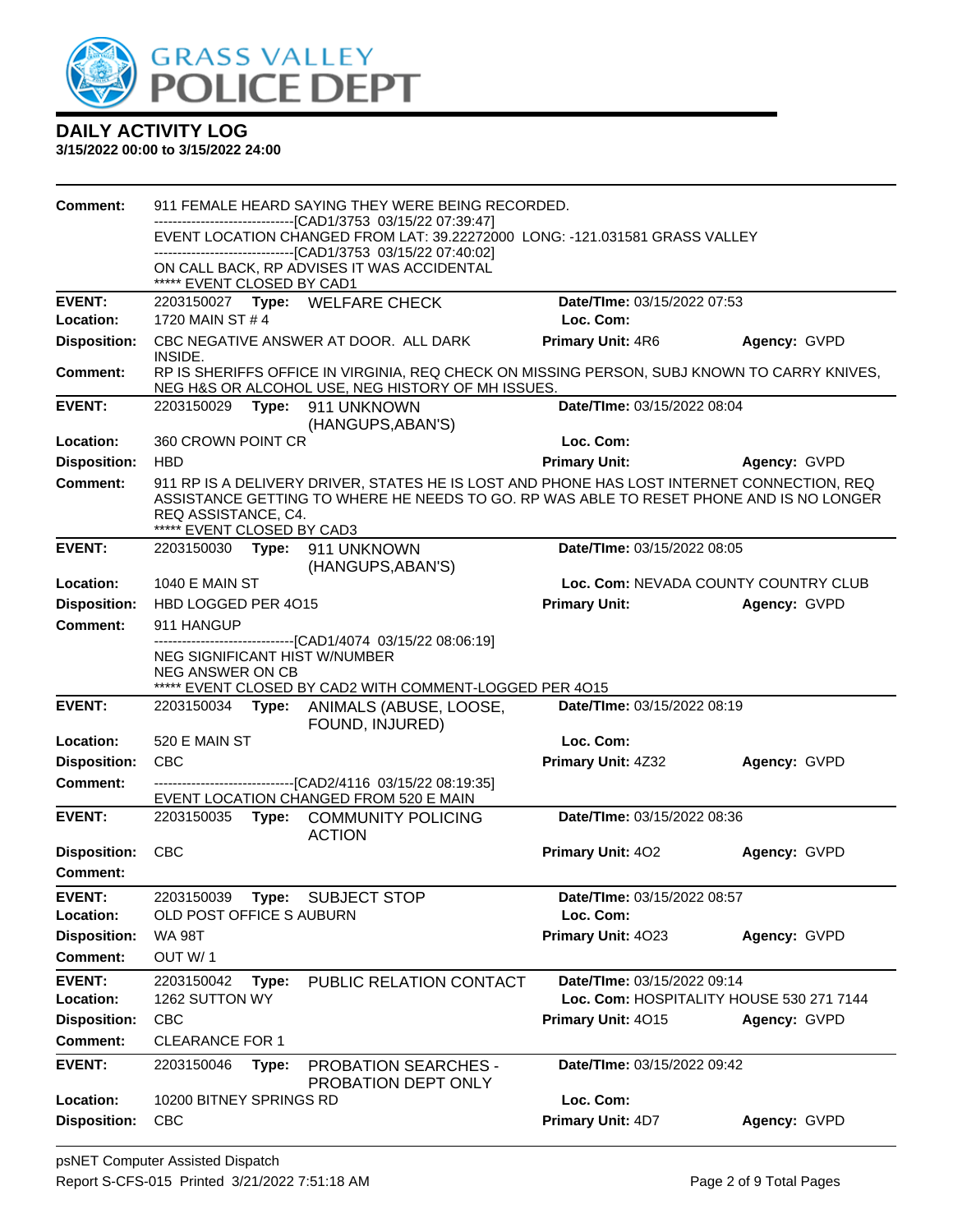

| Comment:                   |                            |       | EVENT LOCATION CHANGED FROM 10200 BITNEY SPRINGS                                                                                                                                                 |                                          |              |
|----------------------------|----------------------------|-------|--------------------------------------------------------------------------------------------------------------------------------------------------------------------------------------------------|------------------------------------------|--------------|
| <b>EVENT:</b>              |                            |       | 2203150051 Type: SERVICE, CIVIL, SUBPOENA                                                                                                                                                        | Date/TIme: 03/15/2022 09:55              |              |
| Location:                  | 276 GATES PL               |       |                                                                                                                                                                                                  | Loc. Com:                                |              |
| <b>Disposition:</b>        | <b>NS</b>                  |       |                                                                                                                                                                                                  | Primary Unit: 4V72                       | Agency: GVPD |
| Comment:                   |                            |       | ---------------------------------[CAD2/4116 03/15/22 09:55:48]<br>EVENT LOCATION CHANGED FROM 276 GATES PL                                                                                       |                                          |              |
| <b>EVENT:</b>              |                            |       | 2203150052 Type: DISTURBANCE (NOISE,<br>MUSIC, VERBAL, BARKI                                                                                                                                     | Date/TIme: 03/15/2022 10:09              |              |
| <b>Location:</b>           | 1005 SUTTON WY             |       |                                                                                                                                                                                                  | Loc. Com: CVS                            |              |
| <b>Disposition:</b>        | <b>RP</b>                  |       | CBC PARTIES LEFT. PHONE CONTACT MADE WITH                                                                                                                                                        | Primary Unit: 4R6                        | Agency: GVPD |
| <b>Comment:</b>            |                            |       | CHP XFER/911 RPTG HER EX-MOTHER-IN-LAW IS AT CUSTODY DROP OFF AND HARASSING RP. RP ADV SU<br>BLOCKED RP IN HER PARKING SPACE. RP IS IN A DRK BLU HONDA PILOT. SU IS IN MAROON SUV                |                                          |              |
| <b>EVENT:</b>              |                            |       | 2203150053 Type: ALL OTHERS                                                                                                                                                                      | Date/TIme: 03/15/2022 10:20              |              |
| Location:                  | 129 S AUBURN ST            |       |                                                                                                                                                                                                  | Loc. Com: GRASS VALLEY POLICE DEPARTMENT |              |
| <b>Disposition:</b>        | CBC                        |       |                                                                                                                                                                                                  | Primary Unit: 4015                       | Agency: GVPD |
| Comment:                   |                            |       | RP RPTG HE IS IN THE LOBBY OF GVPD REQ TO PROVE AND VERIFY HIS ID. RP THINKS HE HAS MORE THAN<br>ONE SET OF PARENTS. RP THINKS THEY ARE DEAD AND FOUL PLAY IS INVOLVED.                          |                                          |              |
| <b>EVENT:</b><br>Location: | RICHARDSON ST/NO AUBURN ST |       | 2203150055 Type: FOLLOWUP                                                                                                                                                                        | Date/TIme: 03/15/2022 10:24<br>Loc. Com: |              |
| <b>Disposition:</b>        | <b>CBC</b>                 |       |                                                                                                                                                                                                  | Primary Unit: 4023                       | Agency: GVPD |
| Comment:                   |                            |       | RP REQ 10-21 REF CASE# G2200643                                                                                                                                                                  |                                          |              |
| <b>EVENT:</b>              |                            |       | 2203150056 Type: WELFARE CHECK                                                                                                                                                                   | Date/TIme: 03/15/2022 10:32              |              |
| Location:                  | 109 SO SCHOOL ST # 5       |       |                                                                                                                                                                                                  | Loc. Com:                                |              |
| <b>Disposition:</b>        | <b>CBC</b>                 |       |                                                                                                                                                                                                  | Primary Unit: 4015                       | Agency: GVPD |
| <b>Comment:</b>            |                            |       | RP IN GVPD LOBBY REQ TO SPEAK WITH LE ABOUT WELFARE OF TENNANTS CHILD.                                                                                                                           |                                          |              |
| <b>EVENT:</b>              | 2203150057                 |       |                                                                                                                                                                                                  |                                          |              |
|                            |                            | Type: | <b>SUSPICIOUS CIRCUMSTANCE</b>                                                                                                                                                                   | Date/TIme: 03/15/2022 10:34              |              |
| Location:                  | 413 SO AUBURN ST           |       | (VEHICLE, PERSON                                                                                                                                                                                 | Loc. Com: BEHIND ADDRESS, BIG            |              |
| <b>Disposition:</b>        | <b>AST</b>                 |       |                                                                                                                                                                                                  | <b>Primary Unit: 4R6</b>                 | Agency: GVPD |
| <b>Comment:</b>            |                            |       | RP RPTNG SUS MALE LURKING AROUND NEIGHBORS HOUSE AND DIGGING THROUGH TRASH WMA GRY<br>SHIRT, BLU JEANS, SANDALS. BIG YELLOW HOUSE ON BERRYMAN                                                    |                                          |              |
|                            |                            |       | --------------------------------[CAD2/4116 03/15/22 10:35:29]<br>RP STATES SHE NOTICED ITEMS HAD BEEN MOVED AT HER HOUSE, RP STATES SUBJ MAY HAVE BEEN<br>TRYING TO GET INTO THE BOTTOM OF HOUSE |                                          |              |
|                            | CARPORT. NEG WEAPONS SEEN  |       | -------------------------------[CAD2/4116 03/15/22 10:36:02]<br>RP STATES NEIGHBOR IS NOT HOME. RP STATES NEAR BIG EMPTY LOT, BACK OF THE HOUSE BY THE                                           |                                          |              |
| <b>EVENT:</b>              | 2203150064                 | Type: | DISTURBANCE (NOISE,                                                                                                                                                                              | Date/TIme: 03/15/2022 10:53              |              |
| Location:                  | 125 E MAIN ST              |       | MUSIC, VERBAL, BARKI                                                                                                                                                                             | Loc. Com: GRASS VALLEY CITY HALL         |              |
| <b>Disposition:</b>        | RPT PLACED ON HOLD         |       |                                                                                                                                                                                                  | Primary Unit: 4017                       | Agency: GVPD |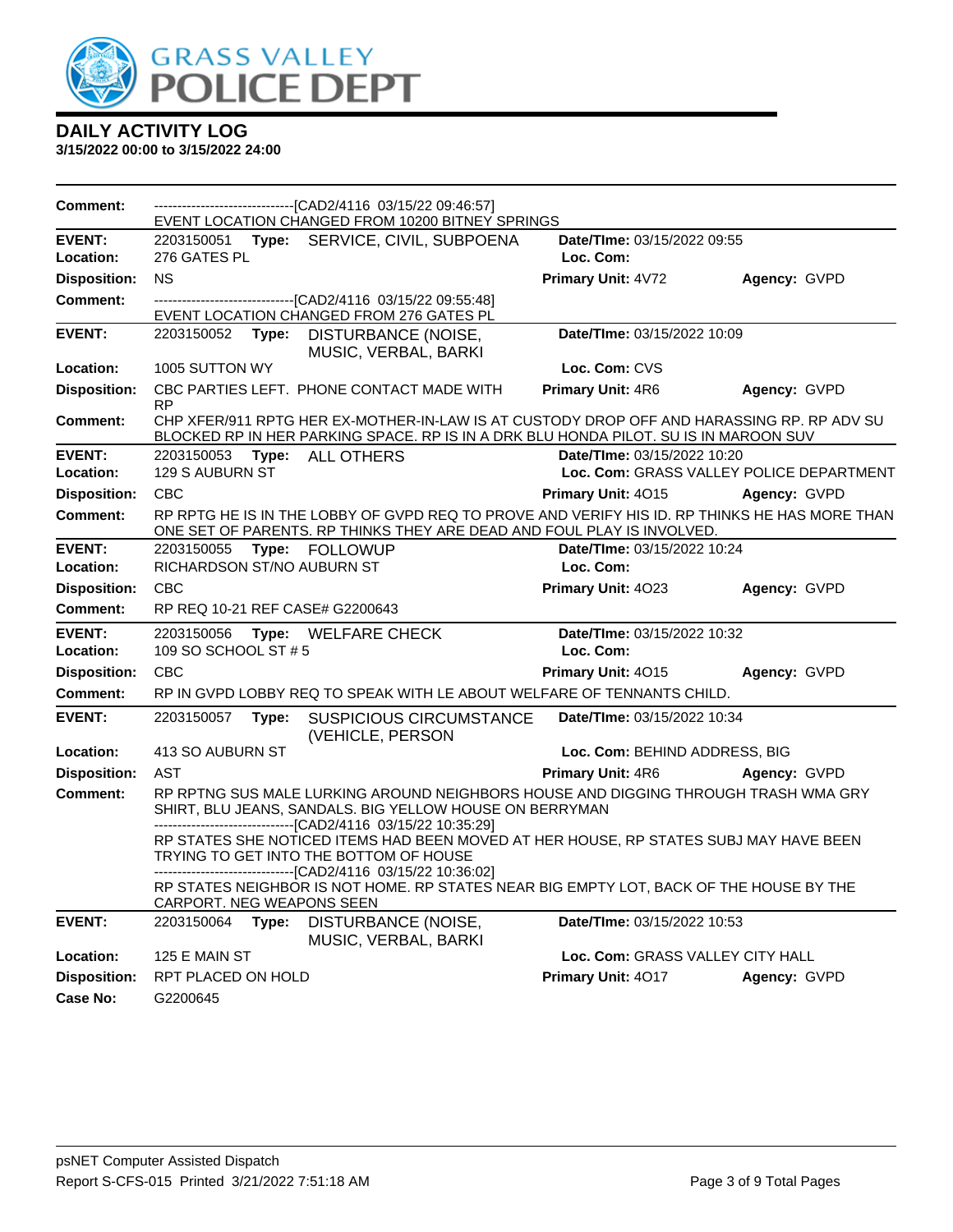

| Comment:                               | 911 CALLER RPTG HIS GIRLFRIEND IS MENTALLY INSANE WALKING AWAY FROM HIM. RP IS CONCERNED<br>XRAY IS GOING TO HARM HERSELF OR SOMEONE ELSE. RP WOULD NOT PROVIDE EXAMPLES OF HOW THE<br>XRAY IS BEING CRAZY OTHER THAN SHE IS WALKING AWAY FROM HI TWD THE BUS STOP. RP BECAME<br>IRATE WITH DISPATCH AND DISCONNECTED WITHOUT GIVING CTC INFO OR DESC<br>-------------------------------[CAD2/4116 03/15/22 10:55:16] |                                                                                                                                                                                                                                                                                          |                             |                                          |  |  |  |  |  |
|----------------------------------------|-----------------------------------------------------------------------------------------------------------------------------------------------------------------------------------------------------------------------------------------------------------------------------------------------------------------------------------------------------------------------------------------------------------------------|------------------------------------------------------------------------------------------------------------------------------------------------------------------------------------------------------------------------------------------------------------------------------------------|-----------------------------|------------------------------------------|--|--|--|--|--|
|                                        | 4O15 ADVISED                                                                                                                                                                                                                                                                                                                                                                                                          |                                                                                                                                                                                                                                                                                          |                             |                                          |  |  |  |  |  |
|                                        |                                                                                                                                                                                                                                                                                                                                                                                                                       | --------------------------------[CAD1/4074_03/15/22 10:58:07]                                                                                                                                                                                                                            |                             |                                          |  |  |  |  |  |
|                                        |                                                                                                                                                                                                                                                                                                                                                                                                                       | BAHAVIORAL HEALTH LL RPTG XRAY IS NOW GETTING ON THE BUS. XRAY IS HAVING DELUSIONS THINKING<br>PEOPLE ARE ALIENS AND EVERYONE IS OUT TO KILL HER.                                                                                                                                        |                             |                                          |  |  |  |  |  |
|                                        | -------------------------------[CAD1/4074 03/15/22 10:59:28]<br>UNK IF XRAY WILL BE VIOLENT TWD LE BUT ITS A POSSIBILITY                                                                                                                                                                                                                                                                                              |                                                                                                                                                                                                                                                                                          |                             |                                          |  |  |  |  |  |
|                                        |                                                                                                                                                                                                                                                                                                                                                                                                                       | ---------------------------------[CAD2/4116 03/15/22 11:19:25]                                                                                                                                                                                                                           |                             |                                          |  |  |  |  |  |
|                                        |                                                                                                                                                                                                                                                                                                                                                                                                                       | ISSUED CASE# G2200645 FOR AGENCY GVPD by UNIT 4O17                                                                                                                                                                                                                                       |                             |                                          |  |  |  |  |  |
| <b>EVENT:</b>                          |                                                                                                                                                                                                                                                                                                                                                                                                                       | 2203150065 Type: ASSAULTS, BATTERY (415<br>PHYSICAL)                                                                                                                                                                                                                                     | Date/TIme: 03/15/2022 10:56 |                                          |  |  |  |  |  |
| Location:                              | 867 SUTTON WY                                                                                                                                                                                                                                                                                                                                                                                                         |                                                                                                                                                                                                                                                                                          | Loc. Com: SAFEWAY           |                                          |  |  |  |  |  |
| <b>Disposition:</b>                    | <b>RPT</b>                                                                                                                                                                                                                                                                                                                                                                                                            |                                                                                                                                                                                                                                                                                          | Primary Unit: 4R6           | Agency: GVPD                             |  |  |  |  |  |
| Case No:                               | G2200644                                                                                                                                                                                                                                                                                                                                                                                                              |                                                                                                                                                                                                                                                                                          |                             |                                          |  |  |  |  |  |
| Comment:                               |                                                                                                                                                                                                                                                                                                                                                                                                                       | CHP XFER/911 MANAGER RPTG A HOMELESS SUBJ GRABBED HER ARM. RP ADV SU IS IN THE DELI EATING<br>POTATO SALAD. IMA GREY HAIR LONG SLEEVE BLU SHIRT, JEANS.<br>--------------------------------[CAD2/4116 03/15/22 11:04:46]                                                                 |                             |                                          |  |  |  |  |  |
|                                        | <b>VOICED</b>                                                                                                                                                                                                                                                                                                                                                                                                         | ------------------------------[CAD2/4116                   03/15/22            11:05:04]                                                                                                                                                                                                 |                             |                                          |  |  |  |  |  |
|                                        | 4R6 TO HANDLE                                                                                                                                                                                                                                                                                                                                                                                                         |                                                                                                                                                                                                                                                                                          |                             |                                          |  |  |  |  |  |
|                                        |                                                                                                                                                                                                                                                                                                                                                                                                                       | -------------------------------[CAD2/4116 03/15/22 11:18:02]<br>ISSUED CASE# G2200644 FOR AGENCY GVPD by UNIT 4R6                                                                                                                                                                        |                             |                                          |  |  |  |  |  |
| <b>EVENT:</b>                          |                                                                                                                                                                                                                                                                                                                                                                                                                       | 2203150070 Type: WELFARE CHECK                                                                                                                                                                                                                                                           | Date/TIme: 03/15/2022 11:20 |                                          |  |  |  |  |  |
| Location:                              | 115 UNION JACK ST #15                                                                                                                                                                                                                                                                                                                                                                                                 |                                                                                                                                                                                                                                                                                          | Loc. Com:                   |                                          |  |  |  |  |  |
| <b>Disposition:</b>                    | <b>CBC</b>                                                                                                                                                                                                                                                                                                                                                                                                            |                                                                                                                                                                                                                                                                                          | Primary Unit: 4015          | Agency: GVPD                             |  |  |  |  |  |
| <b>Comment:</b>                        |                                                                                                                                                                                                                                                                                                                                                                                                                       | MANAGER REQ 10-21 REF A TENNANT WHO IS HAVING MH ISSUES.                                                                                                                                                                                                                                 |                             |                                          |  |  |  |  |  |
|                                        |                                                                                                                                                                                                                                                                                                                                                                                                                       | ------------------------------[4O15/MDT 03/15/22 12:27]<br>CONTACT MADE WITH TENANT FOR MH EVALUATION. TENANT APPEARS TO HAVE PARANOIA ISSUES WITH<br>NEIGHBORS ENTERING HER APARTMENT. TENANT DOES NOT MEET THE REQUIREMENTS FOR 5150. RP<br>WAS PROVIDED CFS NUMBER FOR DOCUMENTATION. |                             |                                          |  |  |  |  |  |
| <b>EVENT:</b>                          | 2203150073                                                                                                                                                                                                                                                                                                                                                                                                            | Type: WELFARE CHECK                                                                                                                                                                                                                                                                      | Date/TIme: 03/15/2022 11:25 |                                          |  |  |  |  |  |
| Location:                              | SO AUBURN ST/BERRYMAN ST                                                                                                                                                                                                                                                                                                                                                                                              |                                                                                                                                                                                                                                                                                          | Loc. Com:                   |                                          |  |  |  |  |  |
| <b>Disposition:</b>                    | HBD LOG PER 4R6, SUBJ C4 EARLIER                                                                                                                                                                                                                                                                                                                                                                                      |                                                                                                                                                                                                                                                                                          | <b>Primary Unit:</b>        | Agency: GVPD                             |  |  |  |  |  |
| <b>Comment:</b>                        | <b>WEL CHECK</b>                                                                                                                                                                                                                                                                                                                                                                                                      | RP RPTG MALE LAYING ON THE GROUND NEXT TO A SUITCASE WITH ITEMS ALL OTHER THE PLACE. REQ                                                                                                                                                                                                 |                             |                                          |  |  |  |  |  |
| <b>EVENT:</b>                          | 2203150074<br>Type:                                                                                                                                                                                                                                                                                                                                                                                                   | ***** EVENT CLOSED BY CAD2 WITH COMMENT-LOG PER 4R6, SUBJ C4 EARLIER<br>TRAFFIC (DUI, PARKING,                                                                                                                                                                                           | Date/Time: 03/15/2022 11:30 |                                          |  |  |  |  |  |
| Location:                              | SO AUBURN ST/BERRYMAN ST                                                                                                                                                                                                                                                                                                                                                                                              | SPEED, HAZ                                                                                                                                                                                                                                                                               | Loc. Com:                   |                                          |  |  |  |  |  |
| <b>Disposition:</b>                    | <b>CBC RDWY CLEAR</b>                                                                                                                                                                                                                                                                                                                                                                                                 |                                                                                                                                                                                                                                                                                          | Primary Unit: 4R6           | Agency: GVPD                             |  |  |  |  |  |
| Comment:                               |                                                                                                                                                                                                                                                                                                                                                                                                                       | RP RPTNG MALE LAYING ON SIDEWALK NOW BELONGINGS ARE IN THE ROADWAY                                                                                                                                                                                                                       |                             |                                          |  |  |  |  |  |
|                                        |                                                                                                                                                                                                                                                                                                                                                                                                                       |                                                                                                                                                                                                                                                                                          |                             |                                          |  |  |  |  |  |
| <b>EVENT:</b><br>Location:             | 2203150077<br>Type:<br>129 S AUBURN ST                                                                                                                                                                                                                                                                                                                                                                                | PUBLIC RELATION CONTACT                                                                                                                                                                                                                                                                  | Date/TIme: 03/15/2022 11:37 | Loc. Com: GRASS VALLEY POLICE DEPARTMENT |  |  |  |  |  |
| <b>Disposition:</b>                    | CBC                                                                                                                                                                                                                                                                                                                                                                                                                   |                                                                                                                                                                                                                                                                                          | Primary Unit: 4021          | Agency: GVPD                             |  |  |  |  |  |
| <b>Comment:</b>                        |                                                                                                                                                                                                                                                                                                                                                                                                                       | RP IN GVPD REQ SIGN OFF FOR FIX IT TICKET                                                                                                                                                                                                                                                |                             |                                          |  |  |  |  |  |
|                                        |                                                                                                                                                                                                                                                                                                                                                                                                                       |                                                                                                                                                                                                                                                                                          |                             |                                          |  |  |  |  |  |
|                                        |                                                                                                                                                                                                                                                                                                                                                                                                                       |                                                                                                                                                                                                                                                                                          |                             |                                          |  |  |  |  |  |
| <b>EVENT:</b>                          | 2203150078<br>Type:                                                                                                                                                                                                                                                                                                                                                                                                   | <b>FOLLOWUP</b>                                                                                                                                                                                                                                                                          | Date/TIme: 03/15/2022 11:41 |                                          |  |  |  |  |  |
| Location:                              | 125 E MAIN ST                                                                                                                                                                                                                                                                                                                                                                                                         |                                                                                                                                                                                                                                                                                          | Loc. Com:                   |                                          |  |  |  |  |  |
| <b>Disposition:</b><br><b>Comment:</b> | <b>CBC</b><br><b>CITY HALL</b>                                                                                                                                                                                                                                                                                                                                                                                        |                                                                                                                                                                                                                                                                                          | Primary Unit: 402           | Agency: GVPD                             |  |  |  |  |  |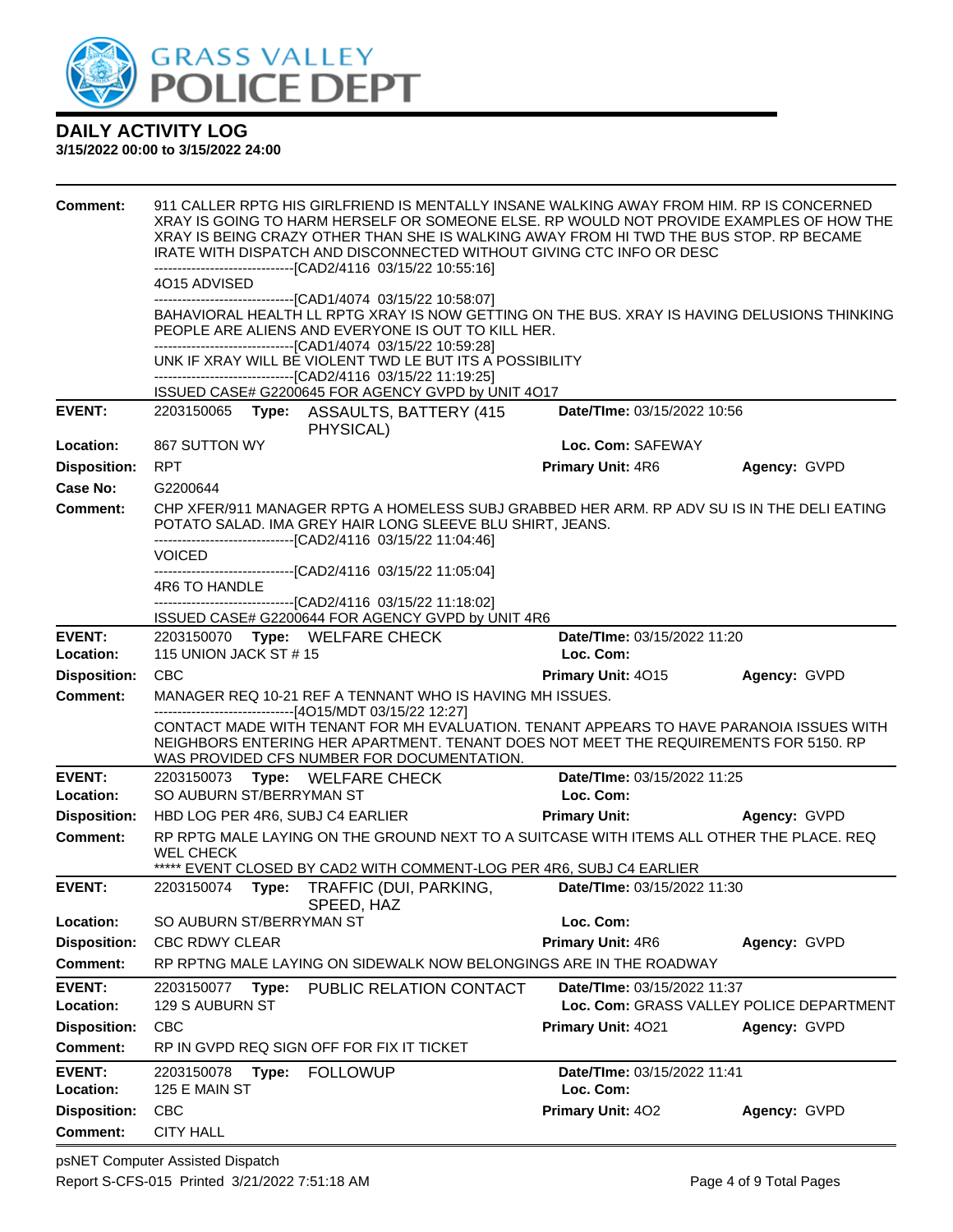

**3/15/2022 00:00 to 3/15/2022 24:00**

| <b>EVENT:</b><br>Location:             | 2203150082 Type: SUBJECT STOP<br>EA MAIN ST/SCANDLING AV |       |                                                                                                                                                           | Date/TIme: 03/15/2022 11:58<br>Loc. Com: |                     |  |
|----------------------------------------|----------------------------------------------------------|-------|-----------------------------------------------------------------------------------------------------------------------------------------------------------|------------------------------------------|---------------------|--|
| <b>Disposition:</b>                    |                                                          |       | CBC CONSENSUAL ENCOUNTER, 98T                                                                                                                             | Primary Unit: 4017                       | Agency: GVPD        |  |
| <b>Comment:</b>                        |                                                          |       |                                                                                                                                                           |                                          |                     |  |
|                                        |                                                          |       | -------------------------------[CAD3/3980 03/15/22 11:59:27]<br>EVENT LOCATION CHANGED FROM E MAIN/SCANDILY                                               |                                          |                     |  |
| <b>EVENT:</b>                          |                                                          |       | 2203150083 Type: 911 UNKNOWN                                                                                                                              | Date/TIme: 03/15/2022 12:11              |                     |  |
|                                        |                                                          |       | (HANGUPS, ABAN'S)                                                                                                                                         |                                          |                     |  |
| Location:                              |                                                          |       | LAT: 39.23367400 LONG: -121.055935                                                                                                                        | Loc. Com:                                |                     |  |
| <b>Disposition:</b>                    | <b>HBD</b>                                               |       |                                                                                                                                                           | <b>Primary Unit:</b>                     | Agency: GVPD        |  |
| <b>Comment:</b>                        | ***** EVENT CLOSED BY CAD3                               |       | 911 OPEN LINE/ SOUNDED LIKE C4 CONVO/ UNABLE TO CB                                                                                                        |                                          |                     |  |
| <b>EVENT:</b>                          |                                                          |       | 2203150084 Type: 911 UNKNOWN                                                                                                                              | Date/TIme: 03/15/2022 12:15              |                     |  |
|                                        |                                                          |       | (HANGUPS, ABAN'S)                                                                                                                                         |                                          |                     |  |
| Location:                              |                                                          |       | LAT: 39.20058600 LONG: -121.056772                                                                                                                        | Loc. Com:                                |                     |  |
| <b>Disposition:</b>                    | <b>HBD</b>                                               |       |                                                                                                                                                           | <b>Primary Unit:</b>                     | Agency: GVPD        |  |
| <b>Comment:</b>                        |                                                          |       | 911 ELDERLY FEMALE ATTEMPTING TO DIAL OUT OF AREA/ REFUSED TO GIVE ADDRESS BUT SOUNDED C4<br>-------------------------------[CAD3/3980 03/15/22 12:15:14] |                                          |                     |  |
|                                        | ON CB NEG ANSWER                                         |       |                                                                                                                                                           |                                          |                     |  |
| <b>EVENT:</b>                          | ***** EVENT CLOSED BY CAD2                               |       |                                                                                                                                                           | Date/TIme: 03/15/2022 12:40              |                     |  |
|                                        |                                                          |       | 2203150091 Type: TRAFFIC (DUI, PARKING,<br>SPEED, HAZ                                                                                                     |                                          |                     |  |
| Location:                              | CATHERINE LN/DORSEY DR                                   |       |                                                                                                                                                           | Loc. Com: BEHIND PINE STREET BURGERS     |                     |  |
| <b>Disposition:</b>                    | <b>GOA</b>                                               |       |                                                                                                                                                           | Primary Unit: 4R6                        | Agency: GVPD        |  |
| Comment:                               |                                                          |       | CHP XFER/911 RPTG ABAN RED FIERO LP:8DMB126 IN THE RDWY BLOCKING. UNOCC'D                                                                                 |                                          |                     |  |
| <b>EVENT:</b>                          | 2203150095                                               | Type: | THEFT (GRAND, PETTY, FROM                                                                                                                                 | Date/TIme: 03/15/2022 12:52              |                     |  |
|                                        |                                                          |       | <b>MERCHANT)</b>                                                                                                                                          |                                          |                     |  |
| Location:                              | 867 SUTTON WY                                            |       |                                                                                                                                                           | Loc. Com: SAFEWAY                        |                     |  |
| <b>Disposition:</b><br><b>Comment:</b> | <b>CBC</b>                                               |       | 2 SUBJ LEFT THE STORE WITH ARM LOADS OF ALCOHOL WITHOUT PAYING, SUBJ IN PARKING LOT BEHIND                                                                | <b>Primary Unit: 4R6</b>                 | <b>Agency: GVPD</b> |  |
|                                        |                                                          |       | LAUNDRY MAT IN A SIL JEEP LIBERTY LP 5JCE558                                                                                                              |                                          |                     |  |
| <b>EVENT:</b>                          |                                                          |       | 2203150099 Type: ATTEMPT TO CONTACT                                                                                                                       | Date/TIme: 03/15/2022 13:13              |                     |  |
| Location:                              | 427 SIERRA COLLEGE DR # B                                |       |                                                                                                                                                           | Loc. Com: POSS CASCADES                  |                     |  |
| <b>Disposition:</b>                    | CBC NOTIFICATION MADE                                    |       |                                                                                                                                                           | <b>Primary Unit: 4R6</b>                 | Agency: GVPD        |  |
| Comment:                               | <b>NOK NOTIFICATION</b>                                  |       |                                                                                                                                                           |                                          |                     |  |
| <b>EVENT:</b>                          | 2203150100 Type:                                         |       | <b>SUBJECT STOP</b>                                                                                                                                       | Date/TIme: 03/15/2022 13:15              |                     |  |
| Location:<br><b>Disposition:</b>       | 867 SUTTON WY<br><b>RPT</b>                              |       |                                                                                                                                                           | Loc. Com: SAFEWAY<br>Primary Unit: 4023  | Agency: GVPD        |  |
| Case No:                               | G2200646                                                 |       |                                                                                                                                                           |                                          |                     |  |
| Comment:                               | OW SUBJ WHO WAS 602"D                                    |       |                                                                                                                                                           |                                          |                     |  |
|                                        |                                                          |       | ------------------------[CAD1/4074_03/15/22 13:34:46]                                                                                                     |                                          |                     |  |
|                                        |                                                          |       | EVENT LOCATION CHANGED FROM SAFEWAY SUTTON                                                                                                                |                                          |                     |  |
|                                        |                                                          |       | ISSUED CASE# G2200646 FOR AGENCY GVPD by UNIT 4O23                                                                                                        |                                          |                     |  |
| <b>EVENT:</b>                          | 2203150107 <b>Type:</b>                                  |       | <b>COMMUNITY POLICING</b><br><b>ACTION</b>                                                                                                                | Date/TIme: 03/15/2022 13:33              |                     |  |
| <b>Disposition:</b>                    | <b>CBC</b>                                               |       |                                                                                                                                                           | Primary Unit: 402                        | Agency: GVPD        |  |
| <b>Comment:</b>                        |                                                          |       |                                                                                                                                                           |                                          |                     |  |
| <b>EVENT:</b>                          | 2203150113                                               | Type: | <b>COMMUNITY POLICING</b>                                                                                                                                 | <b>Date/Time: 03/15/2022 13:59</b>       |                     |  |
| Location:                              | 1145 SUTTON WY                                           |       | <b>ACTION</b>                                                                                                                                             | Loc. Com:                                |                     |  |
|                                        |                                                          |       |                                                                                                                                                           |                                          |                     |  |

psNET Computer Assisted Dispatch Report S-CFS-015 Printed 3/21/2022 7:51:18 AM Page 5 of 9 Total Pages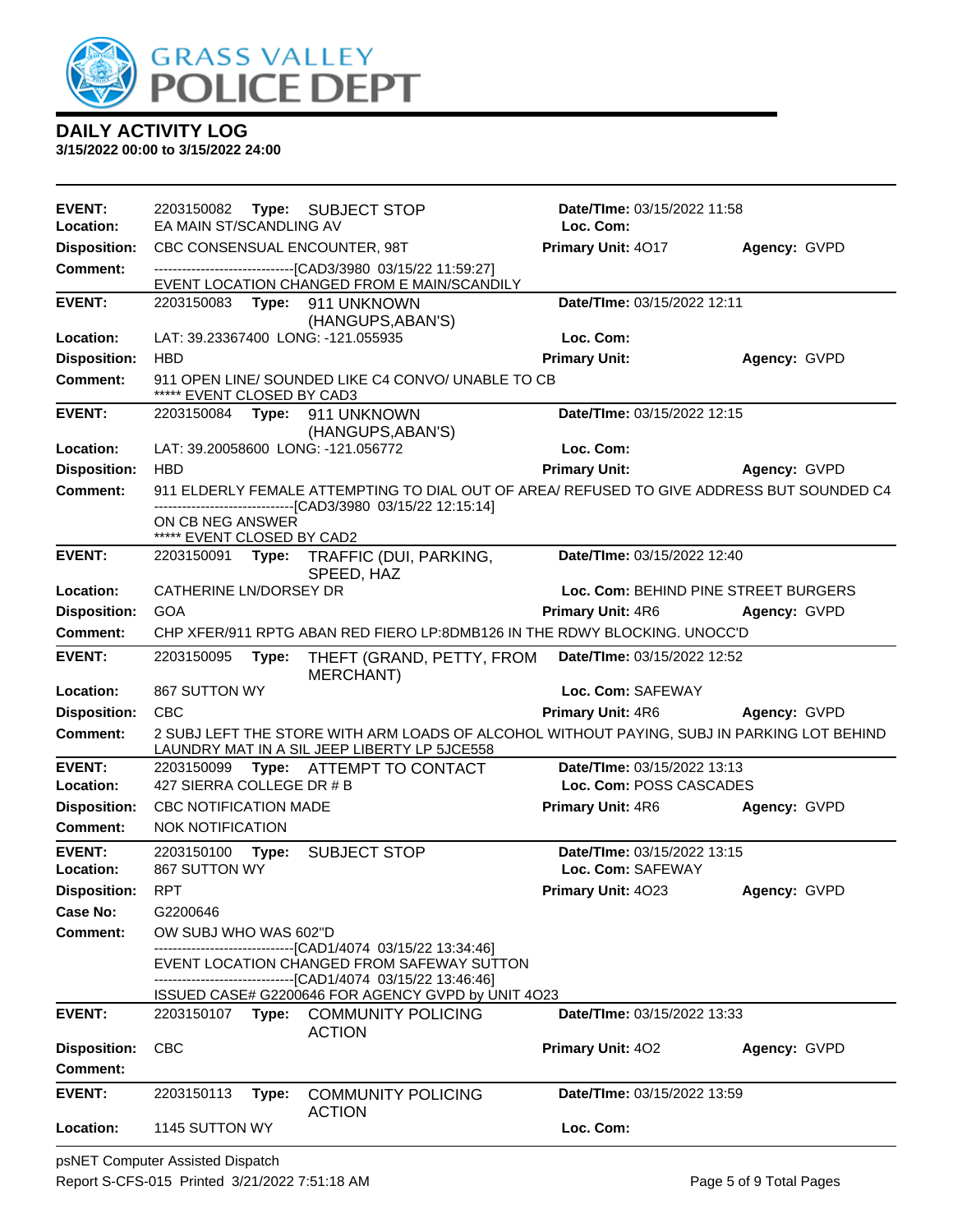

| <b>Disposition:</b> | CBC 98T                                                                        |       |                                                                                                                                                                                                                  | Primary Unit: 4017                       | Agency: GVPD |  |
|---------------------|--------------------------------------------------------------------------------|-------|------------------------------------------------------------------------------------------------------------------------------------------------------------------------------------------------------------------|------------------------------------------|--------------|--|
| <b>Comment:</b>     | HOMELESS ENCAMPMENT                                                            |       |                                                                                                                                                                                                                  |                                          |              |  |
|                     |                                                                                |       | EVENT LOCATION CHANGED FROM 1145 SUTTON WAY                                                                                                                                                                      |                                          |              |  |
| <b>EVENT:</b>       | 2203150132 Type:                                                               |       | CITIZEN ASSIST (CIVIL<br>STANDBY'S, LOCKOUT                                                                                                                                                                      | Date/TIme: 03/15/2022 15:04              |              |  |
| Location:           | 1262 SUTTON WY                                                                 |       |                                                                                                                                                                                                                  | Loc. Com: HOSPITALITY HOUSE 530 271 7144 |              |  |
| <b>Disposition:</b> | CBC 98T, CLEARED                                                               |       |                                                                                                                                                                                                                  | Primary Unit: 4017                       | Agency: GVPD |  |
| <b>Comment:</b>     | <b>CLEARANCE X1</b>                                                            |       |                                                                                                                                                                                                                  |                                          |              |  |
| <b>EVENT:</b>       | 2203150135                                                                     | Type: | <b>FOLLOWUP</b>                                                                                                                                                                                                  | Date/TIme: 03/15/2022 15:08              |              |  |
| Location:           | 354 PLEASANT ST                                                                |       |                                                                                                                                                                                                                  | Loc. Com:                                |              |  |
| <b>Disposition:</b> | <b>CBC</b>                                                                     |       |                                                                                                                                                                                                                  | Primary Unit: 402                        | Agency: GVPD |  |
| <b>Comment:</b>     |                                                                                |       | GRAFFITI BEHIND PROPERTY, ADJACENT TO CONDON PARK.                                                                                                                                                               |                                          |              |  |
|                     |                                                                                |       | -------------------------------[CAD1/4074 03/15/22 15:08:23]<br>EVENT LOCATION CHANGED FROM 354 PLEASANT ST.<br>------------------------------[4O2/MDT 03/15/22 15:39]                                           |                                          |              |  |
|                     | <b>GRAFFITI WAS REMOVED</b>                                                    |       |                                                                                                                                                                                                                  |                                          |              |  |
| <b>EVENT:</b>       |                                                                                |       | 2203150145 Type: ANIMALS (ABUSE, LOOSE,<br>FOUND, INJURED)                                                                                                                                                       | Date/TIme: 03/15/2022 16:03              |              |  |
| Location:           | <b>GATES PL</b>                                                                |       |                                                                                                                                                                                                                  | Loc. Com:                                |              |  |
| <b>Disposition:</b> | <b>CBC</b>                                                                     |       |                                                                                                                                                                                                                  | Primary Unit: 4017                       | Agency: GVPD |  |
| <b>Comment:</b>     | <b>OW 1144 DEER</b>                                                            |       |                                                                                                                                                                                                                  |                                          |              |  |
| <b>EVENT:</b>       | 2203150161                                                                     | Type: | THEFT (GRAND, PETTY, FROM<br><b>MERCHANT)</b>                                                                                                                                                                    | Date/TIme: 03/15/2022 17:33              |              |  |
| Location:           | 321 DORSEY DR # 8<br>Loc. Com: GRASS VALLEY SENIOR CENTER<br><b>APARTMENTS</b> |       |                                                                                                                                                                                                                  |                                          |              |  |
| <b>Disposition:</b> | <b>RPT</b>                                                                     |       |                                                                                                                                                                                                                  | Primary Unit: 4015                       | Agency: GVPD |  |
| Case No:            | G2200649                                                                       |       |                                                                                                                                                                                                                  |                                          |              |  |
| <b>Comment:</b>     |                                                                                |       | 911 RPTG RPTG THEFT OF MEDICATION LAST NIGHT, POSS BY THE PARMEDICS LAST NIGHT. REQG 1021.<br>-------------------------------[CAD1/4074 03/15/22 18:39:49]<br>ISSUED CASE# G2200649 FOR AGENCY GVPD by UNIT 4O15 |                                          |              |  |
| <b>EVENT:</b>       |                                                                                |       | 2203150168 Type: ALARMS (SILENT, AUDIBLE,<br><b>COMMERCIAL, RES</b>                                                                                                                                              | Date/TIme: 03/15/2022 17:53              |              |  |
| Location:           | 185 SPRINGHILL DR                                                              |       |                                                                                                                                                                                                                  | Loc. Com: ERNIES VAN AND STORAGE         |              |  |
| <b>Disposition:</b> | <b>CNOP</b>                                                                    |       |                                                                                                                                                                                                                  | Primary Unit: 4K19                       | Agency: GVPD |  |
| <b>Comment:</b>     | <b>AUDIBLE</b><br><b>WAREHOUSE DOORS</b><br><b>RSP NEG</b>                     |       |                                                                                                                                                                                                                  |                                          |              |  |
|                     | CANCEL PER ALARM                                                               |       | -------------------------------[CAD3/3980_03/15/22 17:54:46]                                                                                                                                                     |                                          |              |  |
| <b>EVENT:</b>       | 2203150169                                                                     | Type: | ALARMS (SILENT, AUDIBLE,<br><b>COMMERCIAL, RES</b>                                                                                                                                                               | Date/TIme: 03/15/2022 18:08              |              |  |
| Location:           | 185 SPRINGHILL DR                                                              |       |                                                                                                                                                                                                                  | Loc. Com: ERNIE'S VAN AND STORAGE        |              |  |
| <b>Disposition:</b> | <b>HBD</b>                                                                     |       |                                                                                                                                                                                                                  | <b>Primary Unit:</b>                     | Agency: GVPD |  |
| <b>Comment:</b>     | REF 213581                                                                     |       | WAREHOUSE DOOR BURG ALARM/TOA 1803 HOURS/RSP NEG JOHN 530-559-9166                                                                                                                                               |                                          |              |  |
|                     | ***** EVENT CLOSED BY CAD2                                                     |       | --------------------------[CAD2/3927 03/15/22 18:17:18]<br>ALARM COMPANY CALLED BACK TO CANCEL                                                                                                                   |                                          |              |  |
| <b>EVENT:</b>       | 2203150170                                                                     | Type: | <b>SUSPICIOUS CIRCUMSTANCE</b>                                                                                                                                                                                   | Date/TIme: 03/15/2022 18:09              |              |  |
| Location:           | <b>1305 E MAIN ST</b>                                                          |       | (VEHICLE, PERSON                                                                                                                                                                                                 | Loc. Com: DEMARTINIS                     |              |  |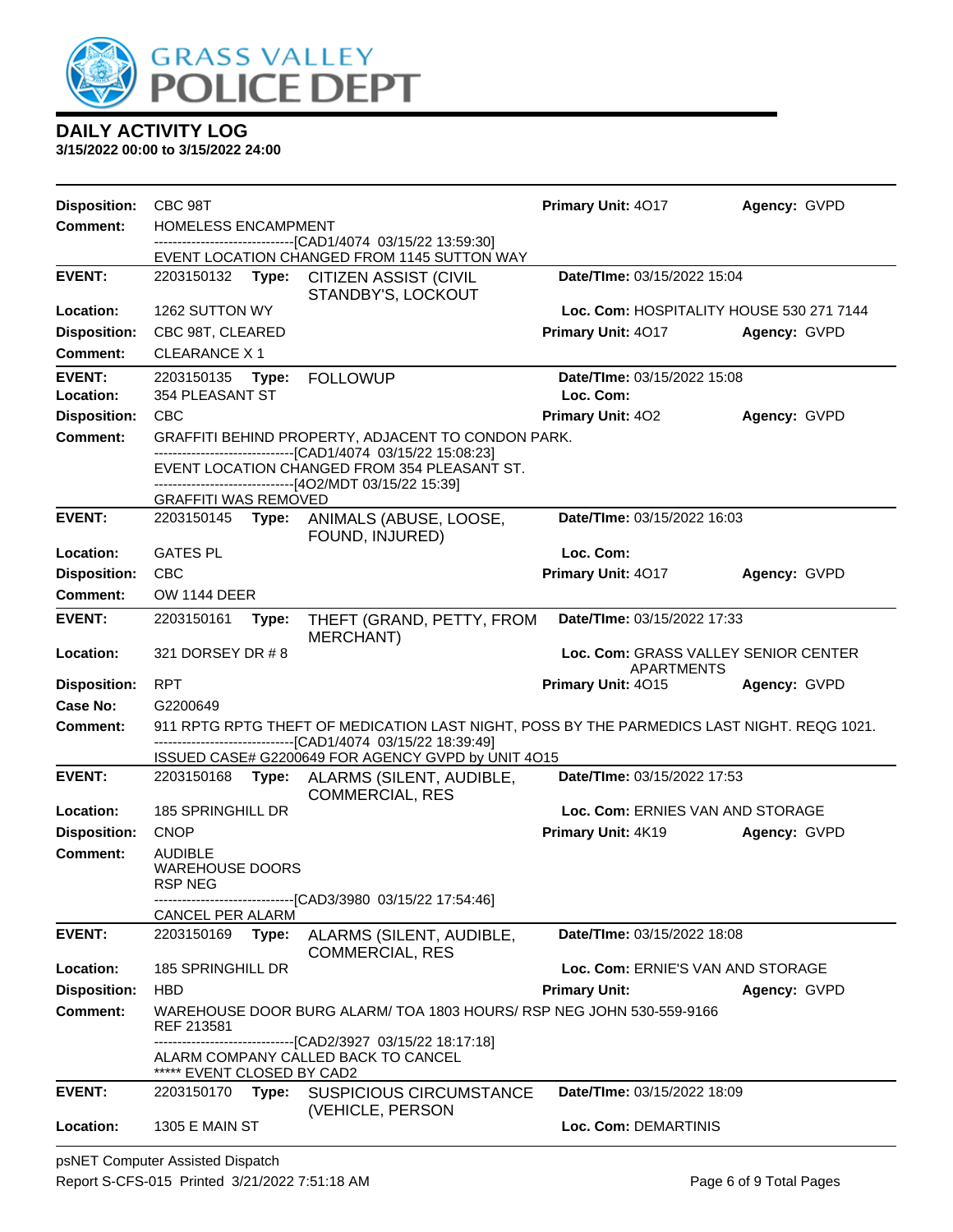

| <b>Disposition:</b>        | <b>HBD</b>                                                  |                                                                                                                                                                                                                                                                                                                                                            | <b>Primary Unit:</b>                     | Agency: GVPD                             |
|----------------------------|-------------------------------------------------------------|------------------------------------------------------------------------------------------------------------------------------------------------------------------------------------------------------------------------------------------------------------------------------------------------------------------------------------------------------------|------------------------------------------|------------------------------------------|
| <b>Comment:</b>            | ***** EVENT CLOSED BY CAD2                                  | RP ADV HE THINKS SOMEONE WAS BREAKING INTO A WHI FORD EXPLORER AT THE LOT AND LOOKED<br>SUSPICIOUS. BUSINESS LOOKS CLOSED. RP ADV TO CANCEL, HE THINKS HE MISJUDGED THE SITUATION.                                                                                                                                                                         |                                          |                                          |
| <b>EVENT:</b><br>Location: | 99 OCEAN AV                                                 |                                                                                                                                                                                                                                                                                                                                                            | Date/TIme: 03/15/2022 18:28<br>Loc. Com: |                                          |
| <b>Disposition:</b>        | <b>CBC</b>                                                  |                                                                                                                                                                                                                                                                                                                                                            | <b>Primary Unit: 4K19 Agency: GVPD</b>   |                                          |
| <b>Comment:</b>            |                                                             | 911 RP RPTG "JUNKY" IN ABAN HOUSE, RP HAS INFO FROM PREVIOUS OWNERS FAMILY THAT NO ONE IS<br>ALLOWED THERE AND HE IS KNOWN TO GVPD.<br>--------------------------------[CAD3/3980 03/15/22 18:29:14]<br>SUBJ WAS IN THE GARAGE BUT WAS JUST SEEN GOING IN THE HOUSE THROUGH THE BACK DOOR<br>--------------------------------[CAD3/3980 03/15/22 18:29:29] |                                          |                                          |
|                            | WMA LSW ALL BLK<br>PEND FOR GRAVES PER 4015                 | -------------------------------[CAD1/4074 03/15/22 18:40:04]                                                                                                                                                                                                                                                                                               |                                          |                                          |
|                            | MERGED 2203150189 TYPE: SUS<br>LOCATION: 99 OCEAN AV        | -------------------------------[MERGED CAD3/4051 03/15/2022 19:36:00]                                                                                                                                                                                                                                                                                      |                                          |                                          |
|                            | 101 OCEAN<br>THAT IS ALSO NOT NORMAL PER RP                 | RP: NAME: WILLOW RECTOR PHONE: 2057535 (530)<br>COMMENTS: RP RPTG SHE BELIEVES SOMEONE IS INSIDE THE HOUSE BUT NO ONE SHOULD BE THERE.<br>SHOULD BE VACANT. RP SAW MALE WALKING UP TO THE HOUSE AN HOUR AND A HALF AGO THAT DIDNT<br>LOOK FAMILIAR. NO ASSOC VEHS IN DRIVEWAY. LIGHTS ARE ON IN THE HOUSE AND BLINDS ARE CLOSED                            |                                          |                                          |
|                            |                                                             | ------------------------------[4K19/MDT 03/15/22 20:03]                                                                                                                                                                                                                                                                                                    |                                          |                                          |
| <b>EVENT:</b>              |                                                             | SUBJ HAD PERMISSION FROM NEW OWNERS TO BE IN THE RESIDENCE UNTIL TOMORROW AT 0600<br>2203150180 Type: 911 UNKNOWN                                                                                                                                                                                                                                          | Date/TIme: 03/15/2022 18:51              |                                          |
|                            |                                                             | (HANGUPS, ABAN'S)                                                                                                                                                                                                                                                                                                                                          |                                          |                                          |
| Location:                  | LAT: 39.22775540 LONG: -121.068327                          |                                                                                                                                                                                                                                                                                                                                                            | Loc. Com:                                |                                          |
| <b>Disposition:</b>        | <b>HBD</b>                                                  |                                                                                                                                                                                                                                                                                                                                                            | <b>Primary Unit:</b>                     | Agency: GVPD                             |
| <b>Comment:</b>            | 911 ABANDONED                                               |                                                                                                                                                                                                                                                                                                                                                            |                                          |                                          |
|                            | UNABLE TO CALLBACK 911 PREFIX<br>***** EVENT CLOSED BY CAD1 | --------------------------------[CAD3/4051 03/15/22 18:51:32]                                                                                                                                                                                                                                                                                              |                                          |                                          |
| <b>EVENT:</b>              |                                                             | 2203150182 Type: CITIZEN ASSIST (CIVIL<br>STANDBY'S, LOCKOUT                                                                                                                                                                                                                                                                                               | Date/TIme: 03/15/2022 19:09              |                                          |
| Location:                  | 129 S AUBURN ST                                             |                                                                                                                                                                                                                                                                                                                                                            |                                          | Loc. Com: GRASS VALLEY POLICE DEPARTMENT |
| <b>Disposition:</b>        | <b>CBC</b>                                                  |                                                                                                                                                                                                                                                                                                                                                            | Primary Unit: 4022                       | Agency: GVPD                             |
| <b>Comment:</b>            |                                                             | RP REQ AN OFFICER TO SPEAK TO HIS DAUGHTER REGARDING H&S USE.<br>--------------------------------[4O22/MDT 03/15/22 19:41]                                                                                                                                                                                                                                 |                                          |                                          |
| <b>EVENT:</b>              | 2203150184                                                  | CONTACT MADE WITH RP ADVISED WILL HAVE TO 98 AT A LATER TIME CBC<br>Type: ALARMS (SILENT, AUDIBLE,                                                                                                                                                                                                                                                         | Date/TIme: 03/15/2022 19:12              |                                          |
|                            |                                                             | <b>COMMERCIAL, RES</b>                                                                                                                                                                                                                                                                                                                                     |                                          |                                          |
| Location:                  | 236 S CHURCH ST                                             |                                                                                                                                                                                                                                                                                                                                                            |                                          | Loc. Com: UNITED METHODIST CHURCH        |
| <b>Disposition:</b>        | <b>CBC</b>                                                  |                                                                                                                                                                                                                                                                                                                                                            | Primary Unit: 4K19                       | Agency: GVPD                             |
| <b>Comment:</b>            |                                                             | 10-33 AUD/ AOA OFFICE ENTRY AND OFFICE ENTRY MOTION RESP/ PASTOR ADV SHE CLOSED UP REQ<br>RESPONSE-WAITING OUTSIDE- PASTOR KATHY 916-307-7993<br>--------------------------------[CAD3/4051 03/15/22 19:28:25]                                                                                                                                             |                                          |                                          |
|                            | RESP ON SCENE REQG RESPONSE                                 | --------------------------------[4K19/MDT 03/15/22 19:33]<br>CONTACT MADE WITH RESPONSIBLE. NO LONGER REQ ASSISTANCE.                                                                                                                                                                                                                                      |                                          |                                          |
| <b>EVENT:</b>              | 2203150189<br>Type:                                         | <b>SUSPICIOUS CIRCUMSTANCE</b><br>(VEHICLE, PERSON                                                                                                                                                                                                                                                                                                         | Date/TIme: 03/15/2022 19:35              |                                          |
| Location:                  | 99 OCEAN AV                                                 |                                                                                                                                                                                                                                                                                                                                                            | Loc. Com:                                |                                          |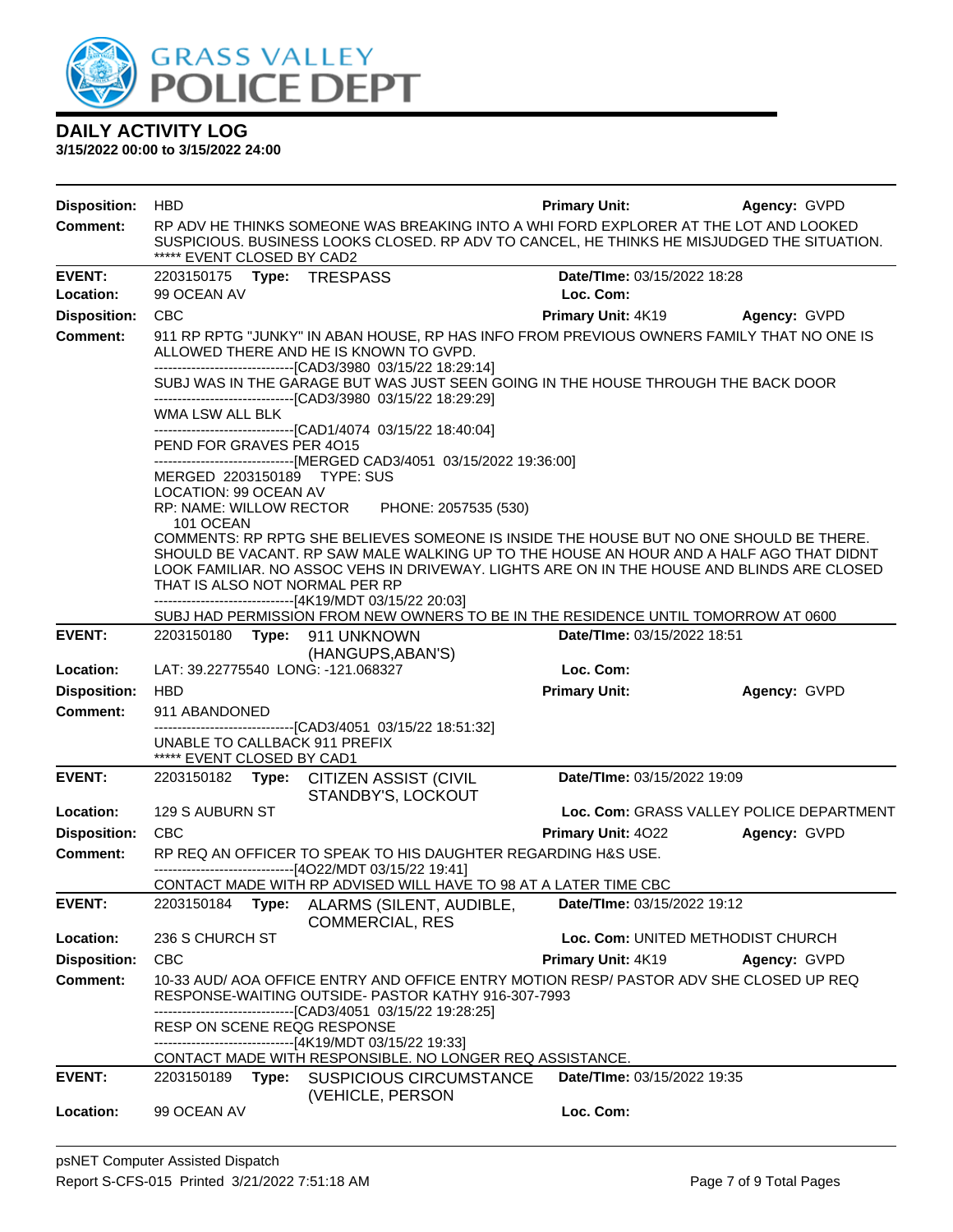

| <b>Disposition:</b> | MERGED 2203150175                                                                                                                                                                                                                                                                                                                                             |       |                                                                                                                                                                                                                                                                                                               | <b>Primary Unit:</b>        | Agency: GVPD                       |  |  |
|---------------------|---------------------------------------------------------------------------------------------------------------------------------------------------------------------------------------------------------------------------------------------------------------------------------------------------------------------------------------------------------------|-------|---------------------------------------------------------------------------------------------------------------------------------------------------------------------------------------------------------------------------------------------------------------------------------------------------------------|-----------------------------|------------------------------------|--|--|
| <b>Comment:</b>     | RP RPTG SHE BELIEVES SOMEONE IS INSIDE THE HOUSE BUT NO ONE SHOULD BE THERE. SHOULD BE<br>VACANT. RP SAW MALE WALKING UP TO THE HOUSE AN HOUR AND A HALF AGO THAT DIDNT LOOK<br>FAMILIAR. NO ASSOC VEHS IN DRIVEWAY. LIGHTS ARE ON IN THE HOUSE AND BLINDS ARE CLOSED THAT<br>IS ALSO NOT NORMAL PER RP<br>***** EVENT CLOSED BY CAD3 WITH COMMENT-2203150175 |       |                                                                                                                                                                                                                                                                                                               |                             |                                    |  |  |
| <b>EVENT:</b>       |                                                                                                                                                                                                                                                                                                                                                               |       |                                                                                                                                                                                                                                                                                                               | Date/TIme: 03/15/2022 19:48 |                                    |  |  |
| Location:           | <b>119 EA MCKNIGHT WY</b>                                                                                                                                                                                                                                                                                                                                     |       |                                                                                                                                                                                                                                                                                                               | Loc. Com: IH PARTS AMERICA  |                                    |  |  |
| <b>Disposition:</b> | UTL RP NUMBER DOESNT WORK                                                                                                                                                                                                                                                                                                                                     |       |                                                                                                                                                                                                                                                                                                               | <b>Primary Unit: 404</b>    | Agency: GVPD                       |  |  |
| Comment:            | <b>FEMALE</b>                                                                                                                                                                                                                                                                                                                                                 |       | RP RPTG MULTIPLE SUBJS TRESPASSING ON PROPERTY. RP IS WATCHING ON CAMERA. UNK IF MALE OR                                                                                                                                                                                                                      |                             |                                    |  |  |
| <b>EVENT:</b>       | 2203150194                                                                                                                                                                                                                                                                                                                                                    | Type: | <b>SUSPICIOUS CIRCUMSTANCE</b><br>(VEHICLE, PERSON                                                                                                                                                                                                                                                            | Date/TIme: 03/15/2022 20:07 |                                    |  |  |
| Location:           | 316 OLYMPIA PARK RD                                                                                                                                                                                                                                                                                                                                           |       |                                                                                                                                                                                                                                                                                                               | Loc. Com: THE BRUNSWICK INN |                                    |  |  |
| <b>Disposition:</b> | <b>GOA</b>                                                                                                                                                                                                                                                                                                                                                    |       |                                                                                                                                                                                                                                                                                                               | Primary Unit: 409           | Agency: GVPD                       |  |  |
| <b>Comment:</b>     |                                                                                                                                                                                                                                                                                                                                                               |       | 911 CALLER REPORTS OLDER BMA WITH GRY HAIR CONSTANTLY PRESSING THE DOOR BELL AND TALKING<br>TO HIMSELF. HE TRIED TO PUSH PAST THE RP TO GET INSIDE.                                                                                                                                                           |                             |                                    |  |  |
| <b>EVENT:</b>       | 2203150203                                                                                                                                                                                                                                                                                                                                                    | Type: | <b>WELFARE CHECK</b>                                                                                                                                                                                                                                                                                          | Date/TIme: 03/15/2022 21:09 |                                    |  |  |
| Location:           | 468 SUTTON WY                                                                                                                                                                                                                                                                                                                                                 |       |                                                                                                                                                                                                                                                                                                               | Loc. Com: 1849 BREWERY      |                                    |  |  |
| <b>Disposition:</b> | <b>RPT</b>                                                                                                                                                                                                                                                                                                                                                    |       |                                                                                                                                                                                                                                                                                                               | Primary Unit: 409           | Agency: GVPD                       |  |  |
| Case No:            | G2200650                                                                                                                                                                                                                                                                                                                                                      |       |                                                                                                                                                                                                                                                                                                               |                             |                                    |  |  |
| <b>Comment:</b>     | WRISTBAND. REQ WELFARE CK.                                                                                                                                                                                                                                                                                                                                    |       | RP REPORTS VERY CONFUSED ELDERLY MALE SITTING DOWN OUTSIDE WEARING A HOSPITAL<br>--------------------------------[CAD1/4051 03/15/22 21:58:43]                                                                                                                                                                |                             |                                    |  |  |
|                     |                                                                                                                                                                                                                                                                                                                                                               |       | ISSUED CASE# G2200650 FOR AGENCY GVPD by UNIT 4O9                                                                                                                                                                                                                                                             |                             |                                    |  |  |
| <b>EVENT:</b>       |                                                                                                                                                                                                                                                                                                                                                               |       | 2203150208 Type: ALARMS (SILENT, AUDIBLE,<br><b>COMMERCIAL, RES</b>                                                                                                                                                                                                                                           | Date/TIme: 03/15/2022 21:32 |                                    |  |  |
| Location:           | 1000 PLAZA DR                                                                                                                                                                                                                                                                                                                                                 |       |                                                                                                                                                                                                                                                                                                               | Loc. Com: SIERRA CENTRAL    |                                    |  |  |
| <b>Disposition:</b> | FA                                                                                                                                                                                                                                                                                                                                                            |       |                                                                                                                                                                                                                                                                                                               | <b>Primary Unit: 404</b>    | Agency: GVPD                       |  |  |
| <b>Comment:</b>     | 10-33 AUD/ AOA CASH ROOM VAULT AND CASH ROOM MOTION VAULT/ TOA 2129 HOURS/ RESP JANET<br>PETERSON 209-406-8449 UNABLE TO REACH ANYONE AT PREMISE NUMBER.<br>--------------------------------[CAD2/3927 03/15/22 21:46:39]                                                                                                                                     |       |                                                                                                                                                                                                                                                                                                               |                             |                                    |  |  |
|                     |                                                                                                                                                                                                                                                                                                                                                               |       | ALARM COMPANY CALLED ADV CASH ROOM VAULT ALARM                                                                                                                                                                                                                                                                |                             |                                    |  |  |
| <b>EVENT:</b>       | 2203150209                                                                                                                                                                                                                                                                                                                                                    | Type: | THEFT (GRAND, PETTY, FROM<br><b>MERCHANT</b> )                                                                                                                                                                                                                                                                | Date/TIme: 03/15/2022 21:35 |                                    |  |  |
| Location:           | 2075 NEVADA CITY HY                                                                                                                                                                                                                                                                                                                                           |       |                                                                                                                                                                                                                                                                                                               |                             | Loc. Com: LUMBERJACKS 530 477 8900 |  |  |
| <b>Disposition:</b> | <b>RPT</b>                                                                                                                                                                                                                                                                                                                                                    |       |                                                                                                                                                                                                                                                                                                               | Primary Unit: 404           | Agency: GVPD                       |  |  |
| Case No:            | G2200651                                                                                                                                                                                                                                                                                                                                                      |       |                                                                                                                                                                                                                                                                                                               |                             |                                    |  |  |
| <b>Comment:</b>     | HAS THE CREDIT CARD, REQ 10-21.                                                                                                                                                                                                                                                                                                                               |       | RP ADV A FAMILY CAME IN AND SPENT \$90 ON FOOD AND GAVE A CREDIT CARD THAT WAS DECLINED AND<br>LEFT IN A WHI DODG DURANGO LS TURNING RIGHT OUT OF PARKING LOT TWDS NEVADA CITY. RP STILL<br>-------------------------------[CAD1/4051 03/15/22 22:01:44]<br>ISSUED CASE# G2200651 FOR AGENCY GVPD by UNIT 4O4 |                             |                                    |  |  |
| <b>EVENT:</b>       | 2203150212                                                                                                                                                                                                                                                                                                                                                    | Type: | PROPERTY LOST OR FOUND                                                                                                                                                                                                                                                                                        | Date/TIme: 03/15/2022 22:04 |                                    |  |  |
| Location:           | 1005 SUTTON WY                                                                                                                                                                                                                                                                                                                                                |       |                                                                                                                                                                                                                                                                                                               | Loc. Com: CVS               |                                    |  |  |
| <b>Disposition:</b> |                                                                                                                                                                                                                                                                                                                                                               |       | CBC PROPERTY COLLECTED FOR DISPOSAL                                                                                                                                                                                                                                                                           | Primary Unit: 4K19          | Agency: GVPD                       |  |  |
| Comment:            |                                                                                                                                                                                                                                                                                                                                                               |       | RP ADV HE FOUND A SYRINGE FULL OF SOMETHING IN THE STORE. RP IS REQ AN OFFICER TO PICK IT UP.                                                                                                                                                                                                                 |                             |                                    |  |  |
| <b>EVENT:</b>       | 2203150215                                                                                                                                                                                                                                                                                                                                                    | Type: | ALARMS (SILENT, AUDIBLE,<br><b>COMMERCIAL, RES</b>                                                                                                                                                                                                                                                            | Date/TIme: 03/15/2022 22:36 |                                    |  |  |
| Location:           | 185 SPRINGHILL DR                                                                                                                                                                                                                                                                                                                                             |       |                                                                                                                                                                                                                                                                                                               |                             | Loc. Com: ERNIES VAN AND STORAGE   |  |  |
| <b>Disposition:</b> | <b>HBD</b>                                                                                                                                                                                                                                                                                                                                                    |       |                                                                                                                                                                                                                                                                                                               | <b>Primary Unit:</b>        | Agency: GVPD                       |  |  |